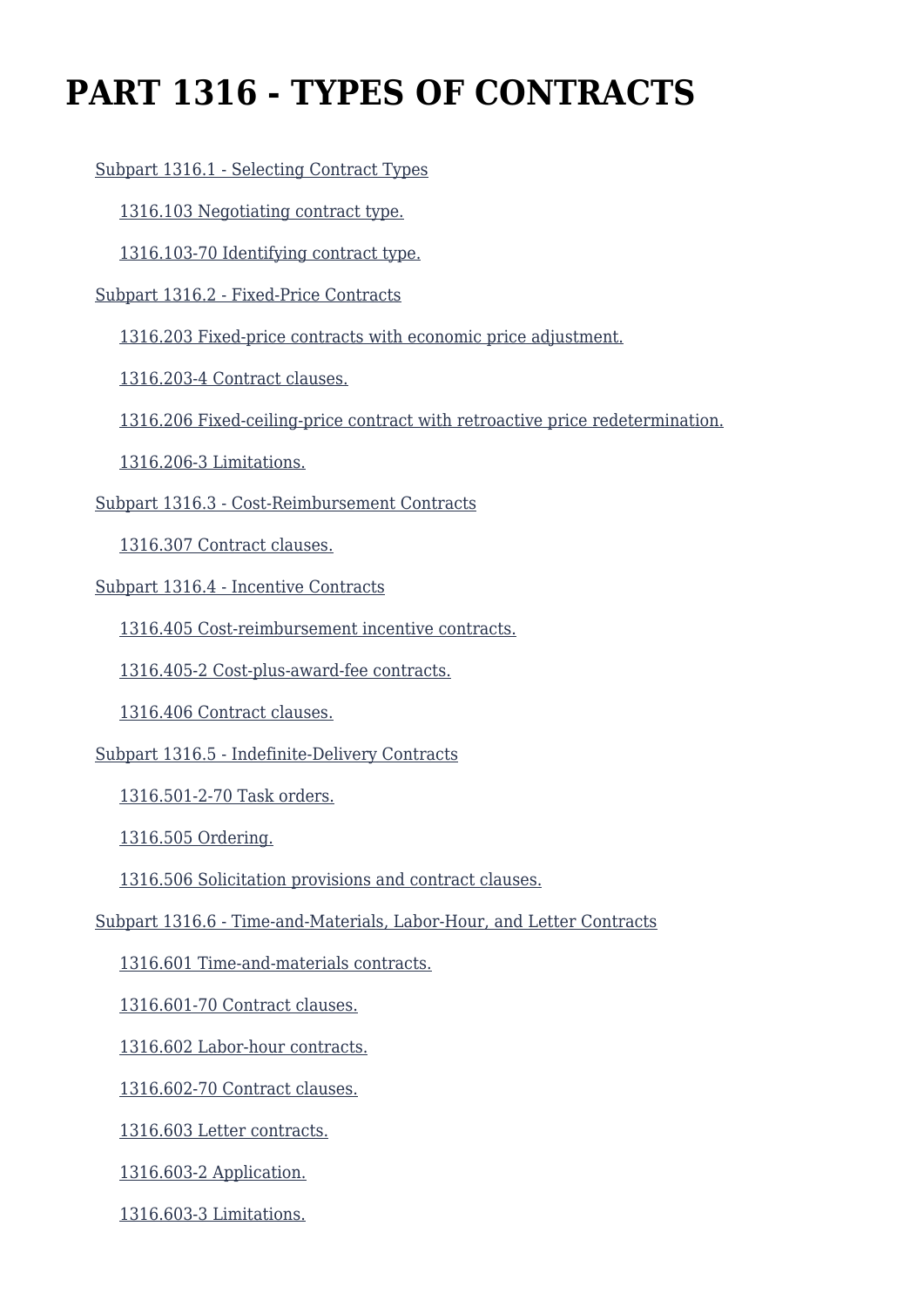# **Subpart 1316.1 - Selecting Contract Types**

### **1316.103 Negotiating contract type.**

### **1316.103-70 Identifying contract type.**

The type of contract shall be stated in each contract awarded.

# **Subpart 1316.2 - Fixed-Price Contracts**

### **1316.203 Fixed-price contracts with economic price adjustment.**

#### **1316.203-4 Contract clauses.**

Contracting officers shall use an economic price adjustment clause based on cost indexes of labor or material after obtaining approval for use of the clause from the head of the contracting office.

### **1316.206 Fixed-ceiling-price contract with retroactive price redetermination.**

#### **1316.206-3 Limitations.**

The designee authorized to approve use of fixed-ceiling-price contracts with retroactive price redetermination is set forth in CAM 1301.70.

# **Subpart 1316.3 - Cost-Reimbursement Contracts**

#### **1316.307 Contract clauses.**

(a) Insert a clause that is substantially the same as 1352.216-70, *Estimated and Allowable Costs,* in all cost-reimbursement contracts.

(b) Insert a clause similar to 1352.216-71, *Level of Effort (Cost-Plus-Fixed-Fee, Term Contract),* in Cost-Plus-Fixed-Fee, Level of Effort contracts.

## **Subpart 1316.4 - Incentive Contracts**

#### **1316.405 Cost-reimbursement incentive contracts.**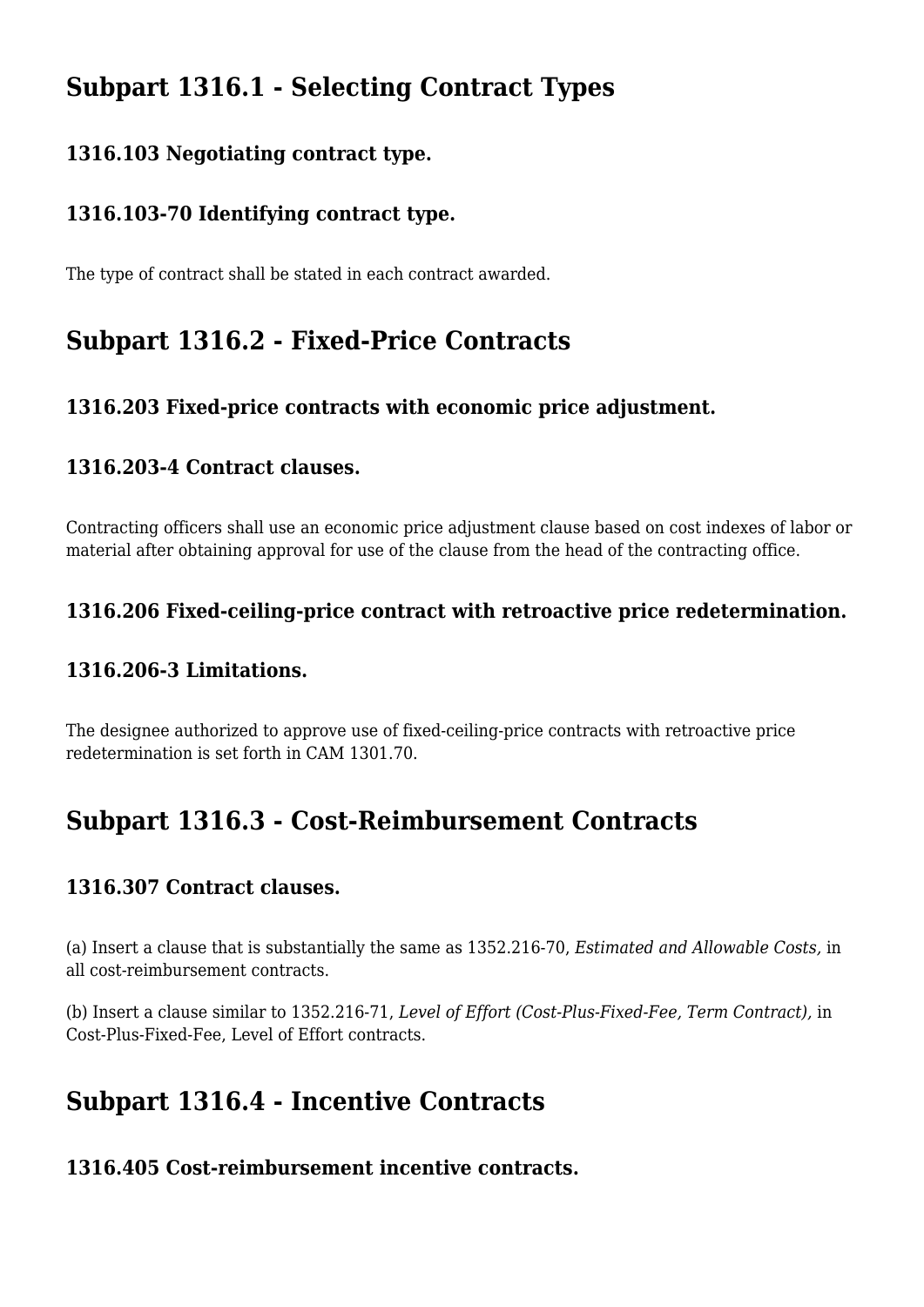### **1316.405-2 Cost-plus-award-fee contracts.**

Insert clause 1352.216-72, *Determination of Award Fee,* in all cost-plus-award-fee contracts.

### **1316.406 Contract clauses.**

Insert a clause substantially the same as 1352.216-73, *Distribution of Award Fee,* in all cost-plusaward-fee solicitations and contracts, as determined by the contracting officer.

# **Subpart 1316.5 - Indefinite-Delivery Contracts**

#### **1316.501-2-70 Task orders.**

Insert clause 1352.216-74, *Task Orders,* or a substantially similar clause in task order solicitations and contracts, making changes, as appropriate. Contracting officers are encouraged to make appropriate modifications to the time requirements and procedures to meet the Government's needs.

#### **1316.505 Ordering.**

The department's Task and Delivery Order Ombudsman is designated in CAM 1301.70.

#### **1316.506 Solicitation provisions and contract clauses.**

(a) Insert clause 1352.216-75, *Minimum and Maximum Contract Amounts,* in all indefinite quantity contracts, including requirements contracts, if feasible.

(b) Insert a clause similar to 1352.216-76, *Placement of Orders,* in indefinite-delivery solicitations and contracts.

# **Subpart 1316.6 - Time-and-Materials, Labor-Hour, and Letter Contracts**

#### **1316.601 Time-and-materials contracts.**

The designee authorized to approve a time-and-materials contract prior to the execution of the base period when the base period plus any option periods exceeds three years is set forth in CAM 1301.70.